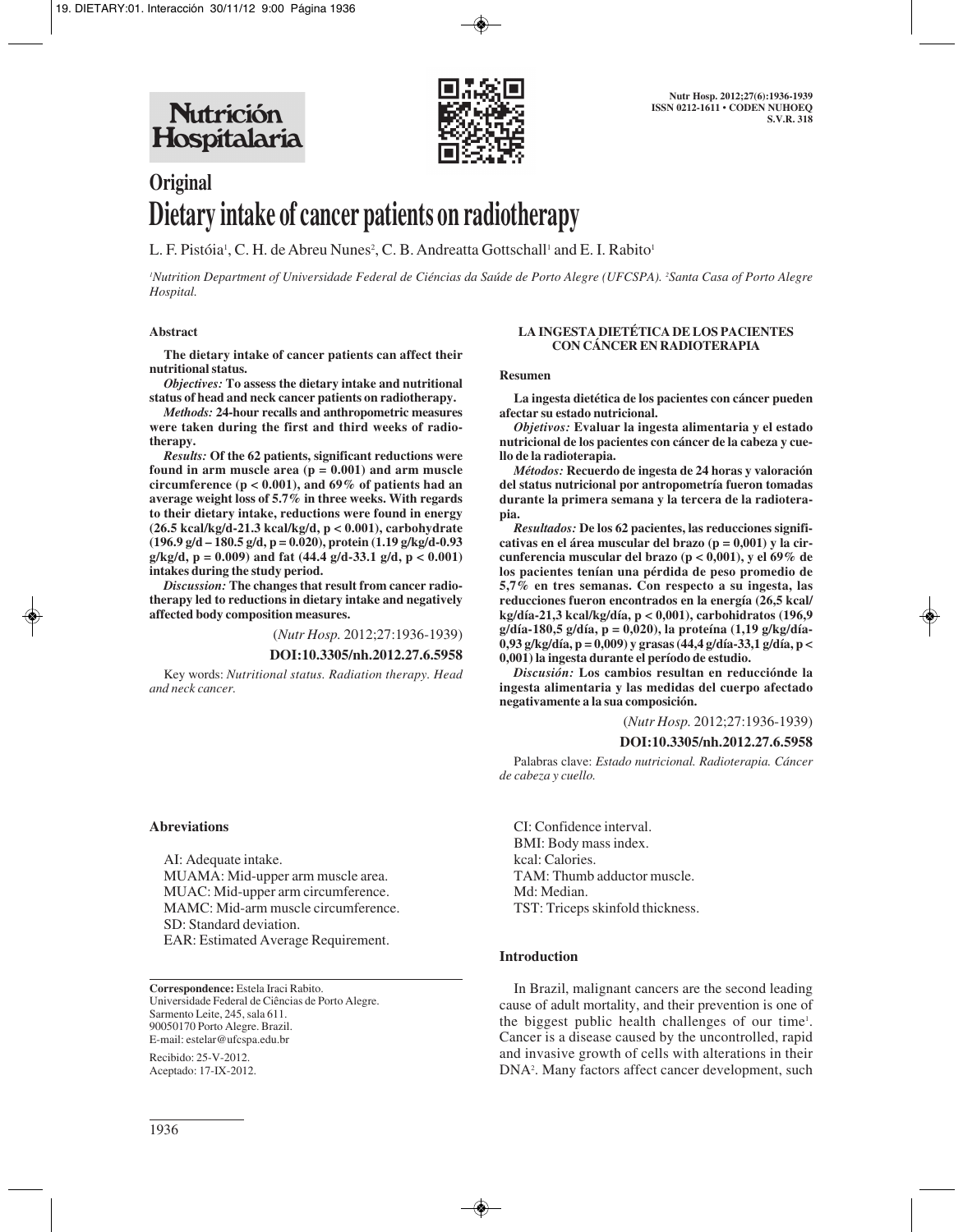as the environment, specific habits and customs of a given location, as well as internal factors, which are genetically determined causes.<sup>1</sup>

Head and neck tumors represent approximately 4% of total cancers, and one of the main challenges in the treatment of affected patients is the deterioration of their nutritional status.<sup>1</sup> In particular, patients with cancers of the oral cavity, pharynx, larynx and esophagus have difficulty swallowing, which leads to reductions in dietary intake and consequently malnutrition.2 These cancers are responsible for more than 90% of malignant neoplasms of the upper digestive and respiratory tract,<sup>3</sup> and their treatment involves chemotherapy, radiotherapy and in some cases, surgery.4

Malnutrition can lead to morphological and functional alterations, and can also affect the patient's immune system. In some cases, it can lead to prolonged hospital stays and increased risk of postoperative complications, which impact the patient's quality of life and treatment outcomes.<sup>5</sup>

Several studies indicate that malnutrition resulting from reductions in dietary intake occurs in 30 to 50% of patients with these cancers<sup>3</sup>. The effects of malnutrition increase the risk of postoperative complications and reduce patients' tolerance to radiotherapy and chemotherapy.1,2 This study assessed the dietary intake and nutritional status of head and neck cancer patients during radiotherapy.

# **Methodology**

This is a quantitative, longitudinal study in which 62 head and neck cancer patients undergoing radiotherapy were assessed. Patients were randomly selected at the radiotherapy unit of Hospital Santa Rita da Irmandade Santa Casa de Misericórdia in Porto Alegre, Brazil. The study was approved by Universidade Federal de Ciências da Saúde de Porto Alegre's Ethics in Research Committee (10-676). Pregnant women, patients unable to undergo anthropometric or nutritional assessment, patients with a different diagnosis than the aforementioned cancers, patients with ascites, edema and/or amputations were excluded from the study.

The assessments were conducted during the first and at the end of the third week of treatment. The following assessments and respective equipment were used: weight, Techline® personal scale; height, Seca® bodymeter 206 stadiometer; mid-upper arm circumference, non-stretchable tape measure; triceps skinfold thickness (TST) and thumb adductor muscle (TAM), both with a Cescorf® – Innovare caliper. Next, the body mass index (BMI), mid-arm muscle circumference (MAMC) and percent weight loss were calculated. Finally, patients' cachexia levels were classified.<sup>6</sup>

A 24-hour recall assessed patients' dietary macronutrient and fiber intakes. These records were then analysed using the Nutwin *Programa de Apoio à*

*Nutrição* software, and compared to nutritional recommendations established in the Brazilian National Institute of Cancer's National Consensus on Oncological Nutrition<sup>3</sup>. The recommended energy intake was 30 kcal/kg/day, since this the upper limit for weight maintenance and the lower limit for weight gain<sup>4</sup>. Carbohydrate and protein intakes were compared to the EAR (Estimated Average Requirement)<sup> $\bar{f}$ </sup> for each patient's age and gender group. For fats, the average intake based on a 2000-calorie diet from the Brazilian Food Guide was used, irrespective of age and gender. Finally, the AI (Adequate Intake) $\gamma$  was used as the recommended dietary fiber intake.

Statistical analyses were conducted using version 17.0 of the SPSS software package. A 5% ( $p \le 0.05$ ) significance level was chosen. The Kolmogorov-Simrnov test and the Pearson correlation coefficients were used to test the distribution of the variables. The Student's t-test or the Wilcoxon test were used to compare the quantitative measures of patients' first and second assessments.

# **Results**

Of the 62 patients, 46 (74.2%) were male. Patients' average height and weight were  $1.68 \pm 0.09$  m and 58.0 ± 9.7 years, respectively. Of all head and neck cancers, laryngeal cancer had the highest prevalence (32.3%), followed by oropharyngeal cancer, tongue cancer (12.9%), and the remaining cancers represented 30.6%.

For the anthropometric assessment, comparative data from the first and the third week of radiotherapy were used, and an average 5.7% body weight loss was detected in 43 (69%) of patients. As shown in table I, patients' current body weight, mid-upper arm circumference, mid-arm muscle circumference, mid-upper arm muscle area, body mass index and triceps skinfold thickness were significantly reduced between the 2 weeks. The thumb adductor muscle was the only measure that did not change during the study period.

Patients' total daily meals were also reduced between weeks 1 and 3 (from  $4.13 \pm 1.3$  to  $3.98 \pm 1.15$ , on the 1<sup>st</sup> and 3rd weeks, respectively). They also altered the consistency of their diet. At the beginning of the study period, 58.1% of patients were following a diet of normal consistency, 9.7% a soft diet, 4.8% a pureed diet, 4.8% a liquid diet and 22.6% of patients were receiving enteral tube feeding. After 3 weeks of treatment, 71% were following a normal consistency diet, 14.5% a pureed diet, 8.1% a soft diet, 4.8% a liquid diet and only 1.6% continued on enteral tube feeding.

Table II presents the results of the two 24-hour recalls, where a reduction in energy intake from carbohydrate, protein and fat was detected between weeks 1 and 3. Dietary fiber intake was lower than the AI<sup>7</sup>, and the difference in intake between the 2 weeks was not statistically significant.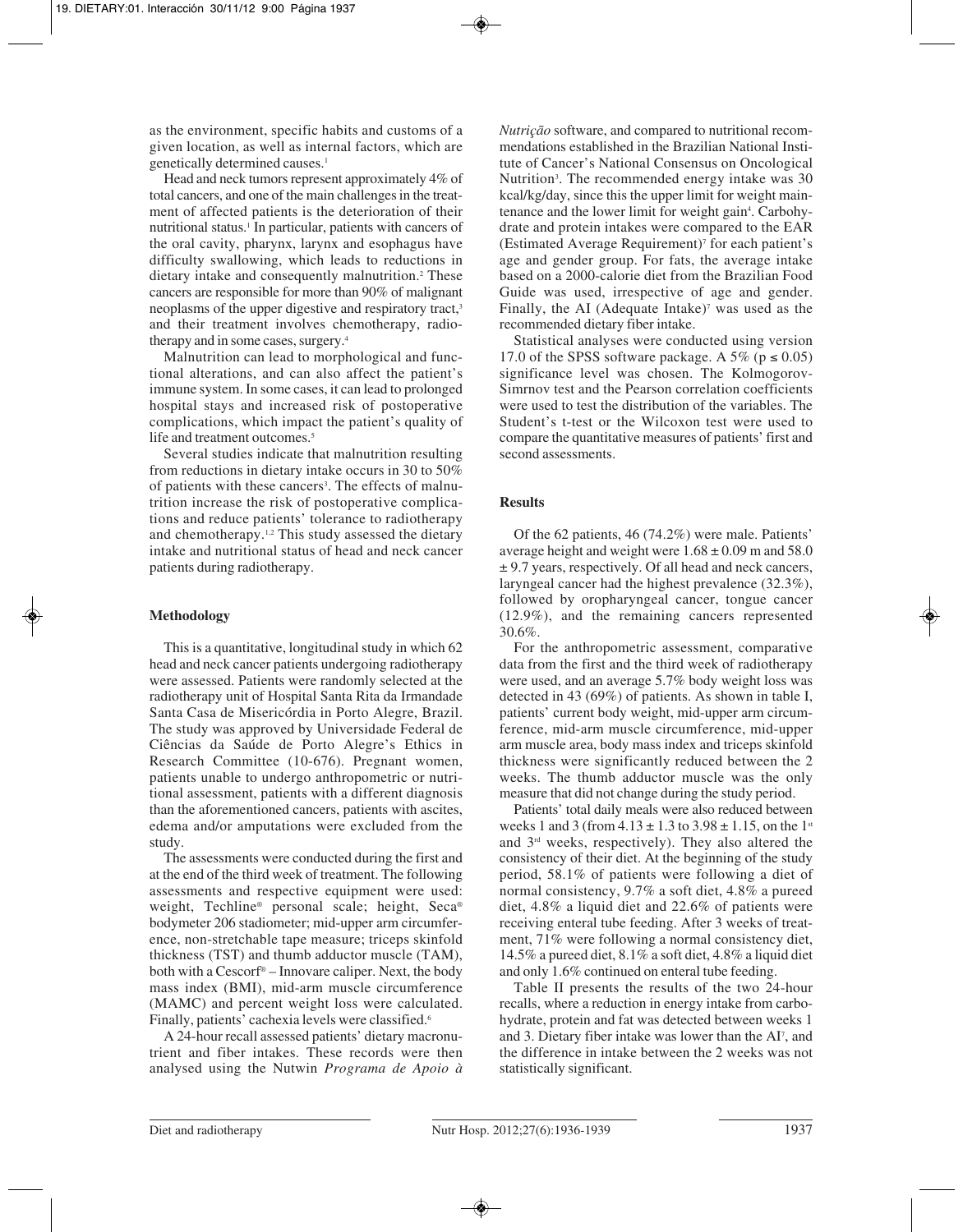**Table I** *Anthropometric profile of patients on radiotherapy, comparison between treatment weeks 1 and 3*

| <i>Variables</i>           | $I^{st}$ week    | $3^{rd}$ week    | $p$ -value <sup>#</sup> |
|----------------------------|------------------|------------------|-------------------------|
|                            | $Average \pm SD$ | $Average \pm SD$ |                         |
| Current body weight (kg)   | $65.6 \pm 15.3$  | $64.2 \pm 15.7$  | < 0.001                 |
| Usual body weight (kg)     | $68.9 \pm 16.0$  |                  |                         |
| $TAM$ (mm)                 | $11.0 \pm 3.1$   | $10.5 \pm 2.8$   | 0.09                    |
| $BMI$ (kg/m2)              | $23.1 \pm 4.5$   | $22.6 \pm 4.7$   | < 0.001                 |
| $MAMC$ (cm)                | $24.1 \pm 4.0$   | $23.4 \pm 4.3$   | < 0.001                 |
| $MUAC$ (cm)                | $27.8 \pm 4.8$   | $27.0 \pm 5.1$   | < 0.001                 |
| $TST$ (mm)                 | $12.0 \pm 5.5$   | $11.5 \pm 5.4$   | 0.006                   |
| $MUAMA$ (mm <sup>2</sup> ) | $4,725 \pm 1581$ | $4,477 \pm 1629$ | 0.001                   |

# t-test.

A positive correlation was detected between reductions in dietary energy intake and weight loss at week 3 of treatment  $(r = 0.420; p = 0.001)$ . The same type of correlation was found for reductions in protein intake and midupper arm circumference  $(r = 0.287; p = 0.024)$ .

The number of patients whose nutritional status was classified with cachexia also increased, from 30.6% at the beginning, to 41.9% during the third week of treatment, respectively.

# **Discussion**

According to Brazilian estimates, cancers of the oral cavity have a higher prevalence in men. The findings of this study support these estimates, since most patients were male. They are also in accordance with the findings of Mendes et al.,<sup>2</sup> who assessed the nutritional status of 81 patients undergoing ambulatory treatment for head and neck cancer.

The nutritional assessments conducted at weeks 1 and 3 of radiotherapy found reductions in patients' dietary intake and consequently in their muscle mass stores (MUAC, MAMC and MUAMA) at week 3. This is indicative of sarcopenia, a condition that is highly prevalent in cancer patients and is characterized by muscle mass and skeletal muscle loss.12 The reductions we observed in patients' BMI during the study period is in accordance with studies by Schantz et al.<sup>9</sup> and Mendes et al.<sup>2</sup>, although because the BMI reflects total body mass, its applicability in patients with edema is limited. Another limitation is that body weight and BMI can be classified as normal despite underlying changes in patients' body mass.

Patients' body weight was reduced between weeks 1 and 3, which reflects the changes detected in anthropometric measures. The percent weight loss found in 63% of patients over a 3-week period was 5.7%, which is higher than reported by Hill et al.,<sup>10</sup> who detected a 5% weight loss in 11% of patients during the first 3 weeks of treatment. These weight fluctuations are known to occur during the initial stages of treatment due to reductions in dietary intake caused by a loss of appetite, metabolic alterations and cachexia.10

A study by Maio et al.<sup>11</sup> found that out of 48 oral cancer patients, 12% had severe weight loss in the

**Table II** *Dietary intake of patients on radiotherapy, dietary recommendations for the disease, comparison of dietary intake between treatment weeks 1 and 3*

| <i>Variables</i>           | Daily recommendation                  | <i>Intake</i>                         |                                |                         |
|----------------------------|---------------------------------------|---------------------------------------|--------------------------------|-------------------------|
|                            |                                       | I <sup>st</sup> week<br>$Md(P25-P75)$ | $3^{rd}$ week<br>$Md(P25-P75)$ | $p$ -value <sup>#</sup> |
|                            |                                       |                                       |                                |                         |
| Carbohydrate $(g/day)**$   | 100                                   | 196.9 (142.4-312.6)                   | 180.5 (130.5-260.7)            | 0.020                   |
| Protein (g/kg/day)         | $1.0 - 1.8 \times 0.66 \times \times$ | $1.19(0.80-1.74)$                     | $0.93(0.73-1.24)$              | 0.009                   |
| Fat $(g/day)^t$            | 50-61                                 | $44.4(29.8-70.0)$                     | $33.1(20.8-55.6)$              | < 0.001                 |
| Dietary fiber $(g/day)***$ | 21-30                                 | $12.6(6.6-21.9)$                      | $12.4(6.9-20.1)$               | 0.294                   |

\*National Consensus on Oncological Nutrition (INCA, 2009).

\*\*EAR-Estimated Average Requirement (DRIs, 2002).

\*\*\*AI-Adequate intake (DRIs, 2002) – minimum recommendation for men and women, respectively.

£ Brazilian Food Guide, 2006.

# Wilcoxon test.